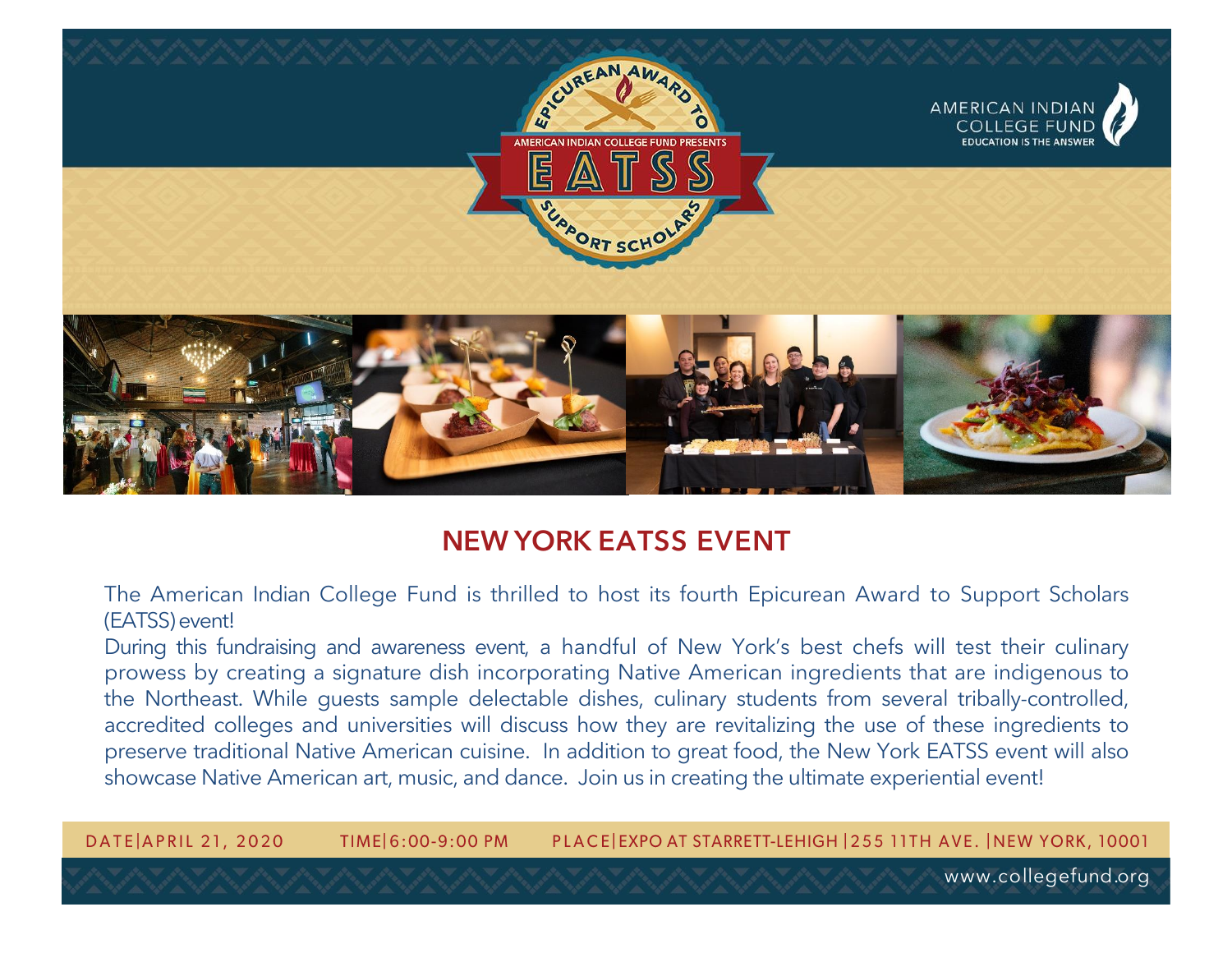

### **ABOUT THE AMERICAN INDIAN COLLEGE FUND**

As the nation's largest Native American education nonprofit organization, the College Fund is dedicated to increasing access to and success in education for the most underserved segment of society. Only 14% of American Indians have a college degree, and the College Fund is committed to changing this fact. By providing financial aid and other support to more than 4,000 students annually, we are ensuring that equal education is a right and not a privilege.

#### **MEDIA EXPOSURE**

The College Fund's expansive national presence in print, television, social media, direct and electronic mail, and telephone channels garners 150 to 200 million impressions annually. Our audience consists of loyal donors and thoughtful consumers who align themselves with the organizations and brands that reflect their values -- typically men and women aged 34 to 65 highly interested in significantly supporting Native American students and communities. The College Fund creates thoughtful marketing campaigns based on extensive research, which allows us to respectfully acknowledge our generous sponsors and effectively reach target audiences so that together we can elevate the needs and potential of Indian Country.

#### **ATTENDEES**

Over 200 influential thought leaders in business, philanthropy and education will come together to honor our shared belief that American Indians deserve equity in education and the opportunity for a college degree.